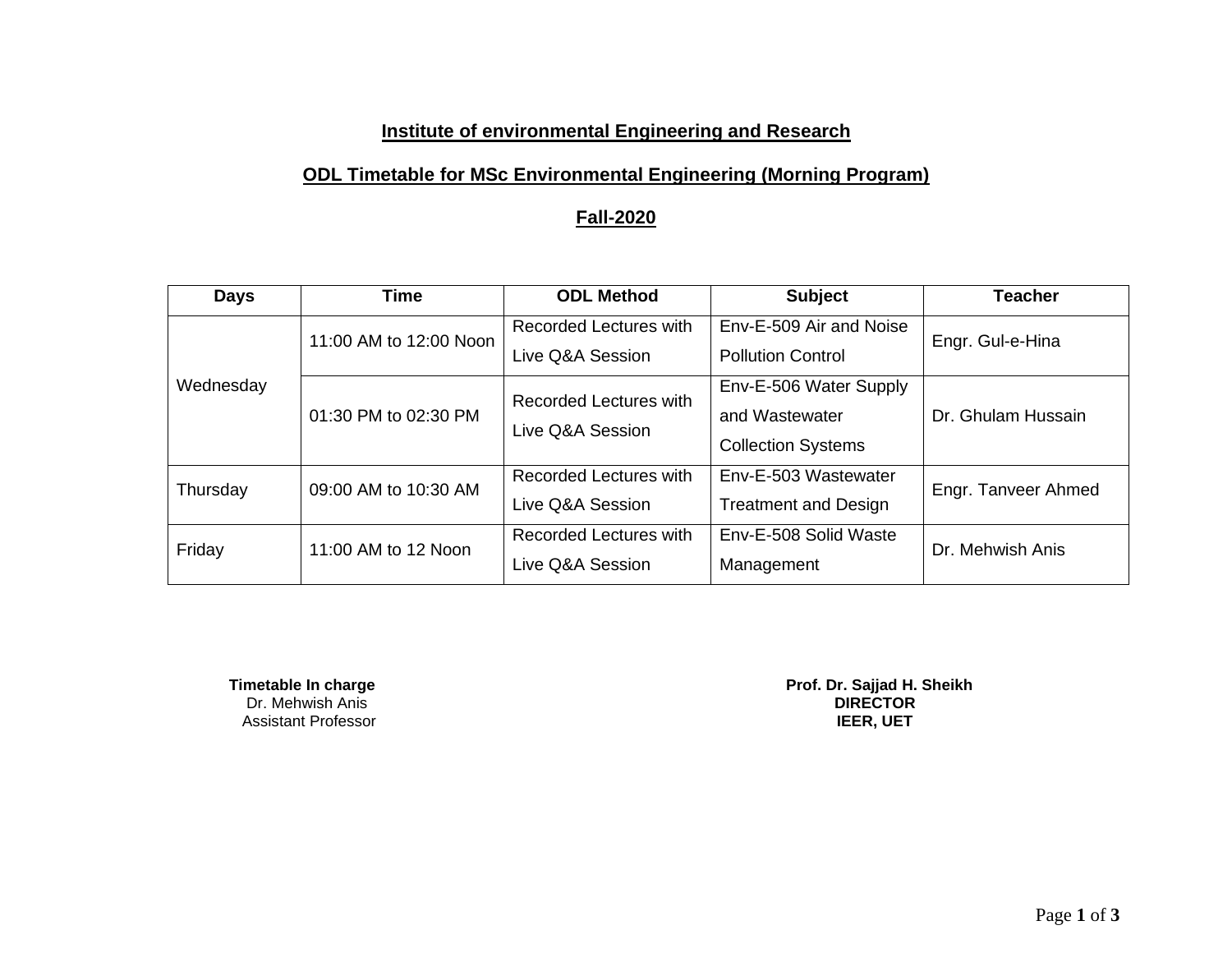### **Institute of environmental Engineering and Research**

# **ODL Timetable for MSc Environmental Engineering (Weekend Program)**

# **Fall-2020**

| <b>Days</b> | <b>Time</b>            | <b>ODL Method</b>                          | <b>Subject</b>                                                | <b>Teacher</b>                |
|-------------|------------------------|--------------------------------------------|---------------------------------------------------------------|-------------------------------|
| Saturday    | 10:00 AM to 11:00 AM   | Recorded Lectures with Live<br>Q&A Session | Env-E-510 Ecology & Risk<br>Assessment                        | Dr. M. Umar Farooq            |
|             | 01:00 PM (Tentative)   | Recorded Lectures with Live<br>Q&A Session | Env-E-503 Wastewater<br><b>Treatment and Design</b>           | Prof. Dr. Sajjad H.<br>Shiekh |
| Sunday      | 10:00 AM to 12:00 Noon | Recorded Lectures with Live<br>Q&A Session | Env-E-507 Environmental<br>Chemistry and<br>Microbiology      | Dr. Amir Ikhlaq               |
|             | 13:00 PM to 04:00 PM   | Recorded Lectures with Live<br>Q&A Session | Env-E-506 Water Supply<br>and Wastewater Collection<br>System | Dr. Ghulam Hussain            |

**Timetable In charge Prof. Dr. Sajjad H.**<br>Dr. Mehwish Anis **DIRECTOR**<br>Assistant Professor **DIRECTOR**<br>Assistant Professor **Assistant Professor** 

 **Prof. Dr. Sajjad H. Sheikh<br>DIRECTOR**